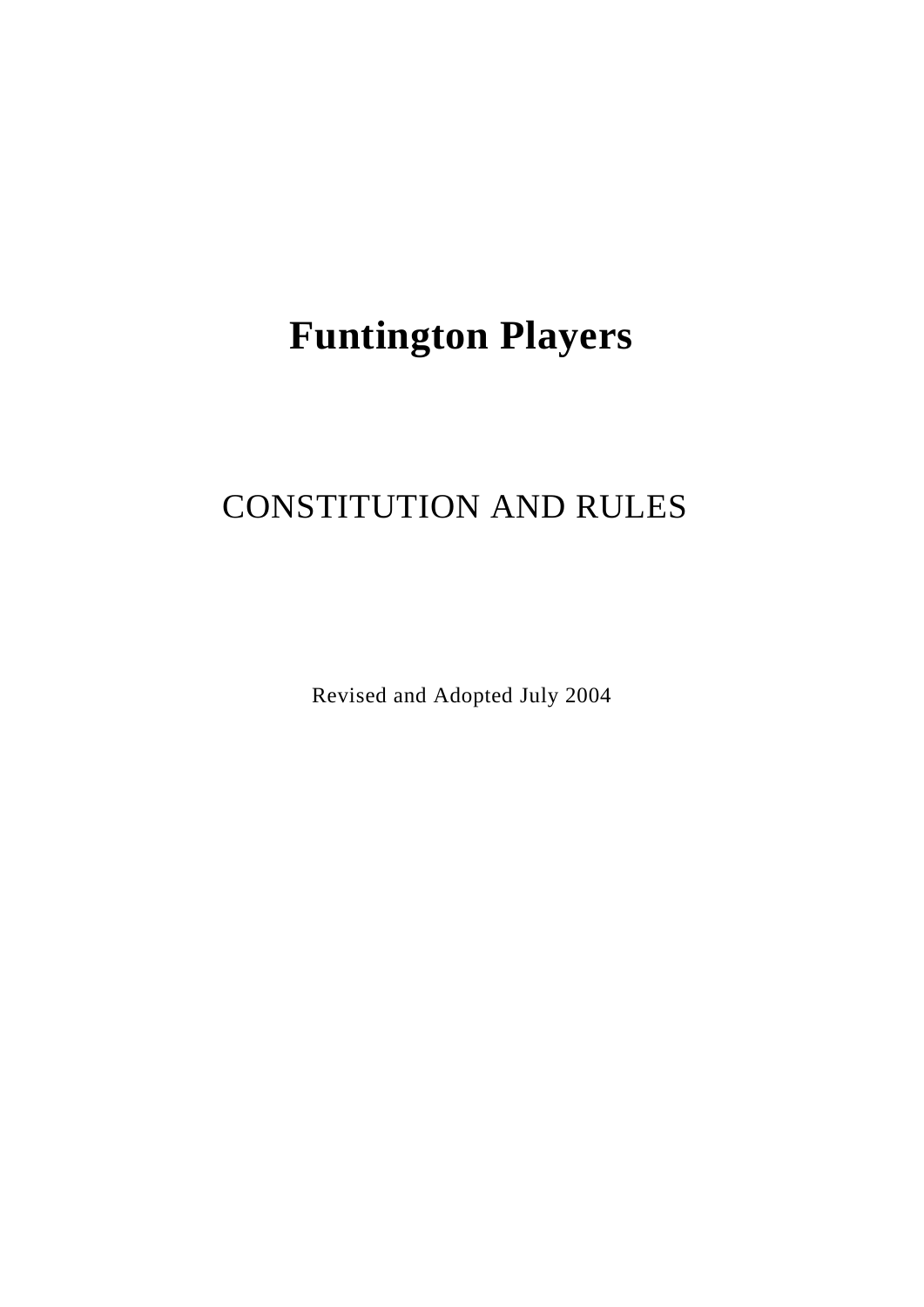# **CONSTITUTION AND RULES**

# **1. Title:**

The Society shall be named 'Funtington Players'.

## **2. Objectives:**

- 2.1 The study, performance, enjoyment and furtherance of dramatic art.
- 2.2 To provide a programme of social and recreational activities for the Members.
- 2.3 To support, when resources permit, charitable organisations and events which are complementary to, or supportive of, the objectives of Funtington Players.

# **3. Constitution:**

The Society shall consist of Ordinary Members, Honorary Life Members and Temporary Members, collectively referred to in these Rules as 'Members'.

#### 3.1 Ordinary Members:

Ordinary membership is open to any individual on payment of the annual subscription provided that such individual accepts the Constitution and Rules of the Society and subject to approval by the Management Committee which reserves the right to veto any membership application if it considers there are reasonable grounds for doing so.

- 3.2 Honorary Life Members: Honorary Life Membership, in recognition of meritorious service to the Society, can be conferred only by a proposition duly passed at a General Meeting.
- 3.3 Temporary Members: From time to time the Society may engage artistes or other specialists for specific productions. Such artistes and specialists shall be granted Temporary Membership for the duration of those productions for which they are engaged.
- 3.4 All Members other than Temporary Members have full voting rights.
- 3.5 All Members are bound by the Rules of the Society.
- 3.6 No Member shall receive financial benefit from the Society, except arising from the provision of goods or services authorised by the Management Committee.

#### **4. Officers:**

- 4.1 The Officers of the Society shall be:
	- Chairman, Vice-Chairman, Secretary, Treasurer
- 4.2 The Chairman and Vice-Chairman may not serve in the same office for more than three consecutive years. Officers retiring under this Rule will become eligible for re -election after a period of one year.

#### **5. Management Committee:**

- 5.1. The direction and management of the Society's affairs shall be vested in the Management Committee, which shall consist of the Officers of the Society and four Ordinary Members or Honorary Life Members.
- 5.2. All members of the Management Committee shall be elected at an Annual General Meeting for a period of one year and may offer themselves for re election at the following Annual General Meeting, if eligible.
- 5.3. The powers of the Management Committee shall include but not be limited to:
	- 5.3.1 Provisional appointment of an Officer in the event of a vacancy arising, provided the person so appointed is a member of the Management Committee. Otherwise, the provisional appointment shall be subject to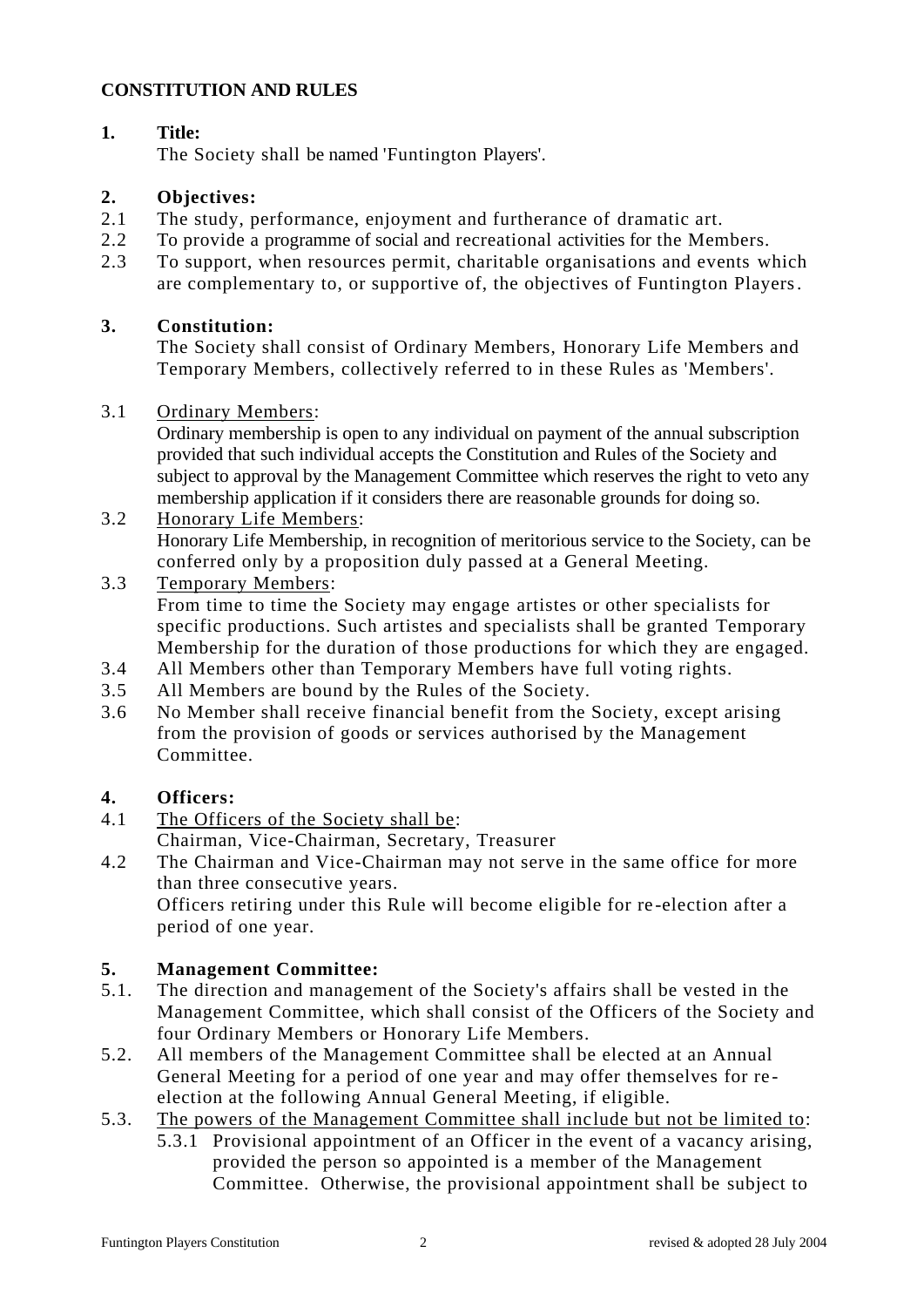ratification at an Extraordinary General Meeting, which shall be convened as soon as possible after such an appointment. An Officer so appointed may serve only until the next Annual General Meeting, when he or she may stand for re-election in the normal way.

- 5.3.2. Co-option of any Member onto the Management Committee or any other committee.
- 5.3.3. Appointment of a Social Committee, Production Committee or any other Committees which may from time to time be required. At least one member of such Committees shall be a member of the Management Committee.
- 5.3.4. Approval of plays for performance, appointment of production directors and setting of production budgets.
- 5.3.5. Termination of membership of any Member whose conduct, in the opinion of the Management Committee, is contrary to the interests of the Society provided such termination is effected by means of a formally proposed and seconded resolution carried by a majority of the Management Committee in a secret vote.

#### **6. Social Committee.**

Any Social Committee appointed by the Management Committee to arrange social and recreational activities for the Members shall comprise at least two Members and may co-opt additional Members, as required.

#### **7. Production Committees.**

For each production for public performance, the Management Committee may appoint a Production Committee to oversee the day-to-day progress and development of the production. Such Production Committee shall include the Director and production assistant together with a stage manager who is familiar with the facilities and constraints of the production venue as well as the technical capabilities of the set-building crew.

#### **8. General Meetings.**

- 8.1. The Annual General Meeting shall be convened no sooner than two weeks and no later than eight weeks after the end of each Financial Year and shall transact the following business:
	- 8.1.1. To receive and, if approved, adopt a statement of the Society's accounts to the end of the preceding Financial Year.
	- 8.1.2. To consider and, if thought fit, sanction any proposed alteration to the Rules.
	- 8.1.3. To elect the Officers.
	- 8.1.4. To elect the remaining members of the Management Committee.
	- 8.1.5. Motions and resolutions for consideration at an Annual General Meeting must be received in writing by the Secretary at least seven days before the meeting.
	- 8.1.6. Nominations for the election of Officers and members of the Management Committee may be made from the floor at the Annual General Meeting, but must have the agreement of the nominee and the support of a seconder.
- 8.2. An Extraordinary General Meeting must be convened by the Secretary within one calendar month of a request signed by twelve or more Members, or called by the Management Committee.
- 8.3. Notice of an Annual General Meeting or an Extraordinary General Meeting